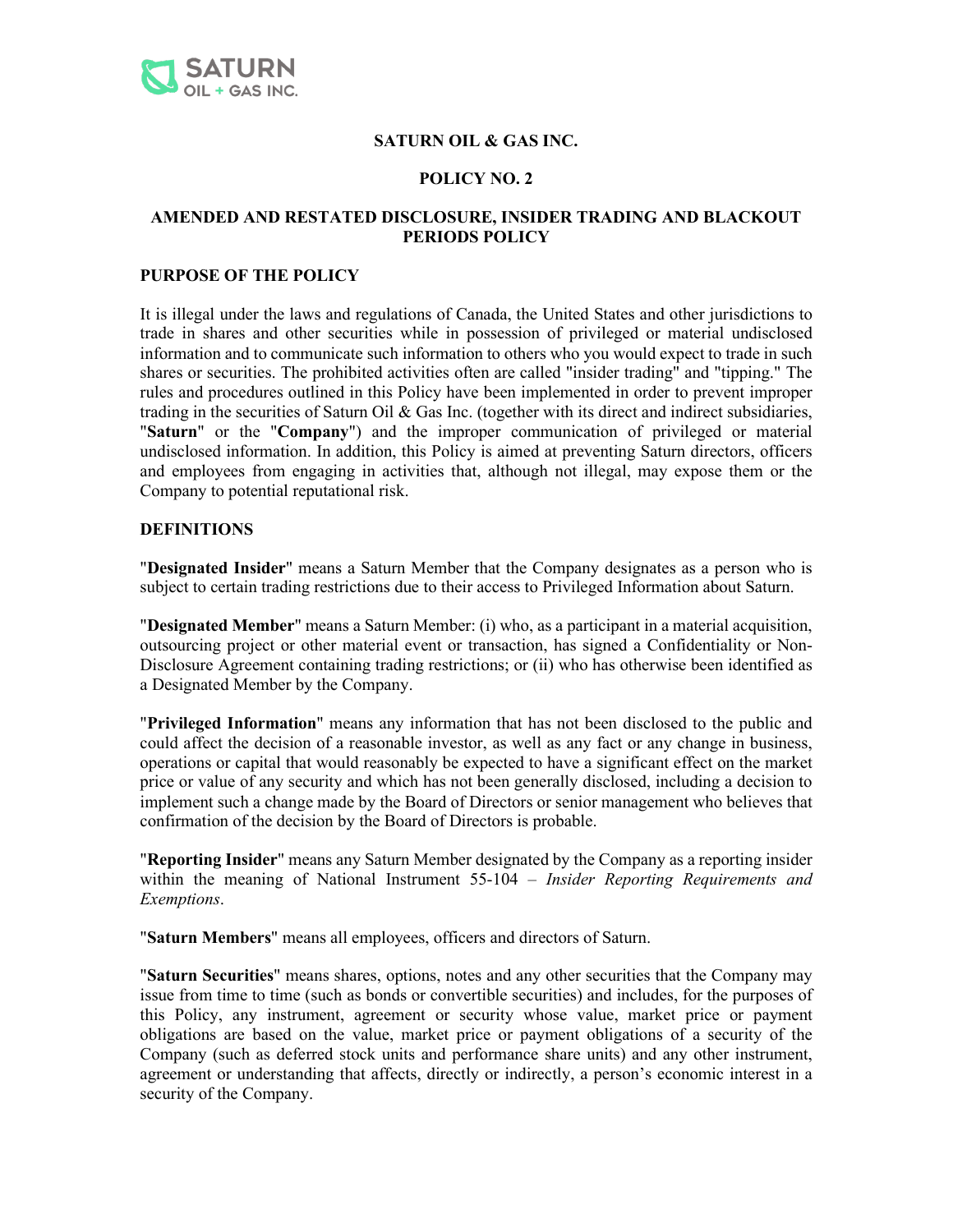## **PART I – GENERAL RESTRICTIONS APPLICABLE TO ALL SATURN MEMBERS**

### **INSIDER TRADING**

Saturn Members are prohibited from trading in Saturn Securities while in possession of Privileged Information, subject to the limited exceptions under applicable laws and regulations. They are also prohibited from trading in another public company's securities while in possession of Privileged Information regarding that public company gained during the course of the Saturn Member's work.

# **TIPPING**

Saturn Members are prohibited from disclosing Privileged Information to, or "tipping", another party or recommending that another party trade in Saturn Securities or another public company's securities while a Saturn Member has knowledge of Privileged Information. Tipping is a violation of laws and regulations even if the person disclosing the information does not personally make a trade or otherwise benefit from disclosing the information.

There are limited circumstances in which Privileged Information may be disclosed in the necessary course of business if there are no grounds to believe the Privileged Information will be used or disclosed contrary to applicable laws and regulations. If a Saturn Member believes he or she is faced with these circumstances, he or she should send a request to the Corporate Secretary through the Corporate Secretary to confirm whether Privileged Information may be disclosed.

### **CONSEQUENCES OF NON-COMPLIANCE**

The consequences of insider trading and tipping can be severe. Saturn Members who contravene applicable laws and regulations will be subject to disciplinary actions, which may include restrictions on future participation in equity-based incentive plans or termination of employment without notice or payment in lieu of notice, and expose themselves to criminal, penal and administrative actions by the relevant authorities, which could lead to substantial fines and imprisonment.

### **PART II – ADDITIONAL RESTRICTIONS APPLICABLE TO REPORTING INSIDERS, DESIGNATED INSIDERS AND DESIGNATED MEMBERS**

### **TRADING RESTRICTIONS AND BLACKOUT PERIODS**

All Reporting Insiders and Designated Insiders are subject to regular blackout periods in connection with the release of Saturn's quarterly and annual financial results. Reporting Insiders and Designated Insiders may only trade in Saturn Securities within the period beginning on the second business day following the release of Saturn's quarterly and annual financial results and ending at the close of business on the twenty-first calendar day preceding the release of the next quarterly or annual financial results.

The Corporate Secretary may from time to time as a result of special circumstances relating to Saturn, such as an acquisition, project, amalgamation or any other transaction, designate a discretionary blackout period for such length of time as is deemed necessary and determine the Saturn Members to which such discretionary blackout period applies. Such Saturn Members will become Designated Members and will be prohibited from trading in Saturn Securities during the discretionary blackout period.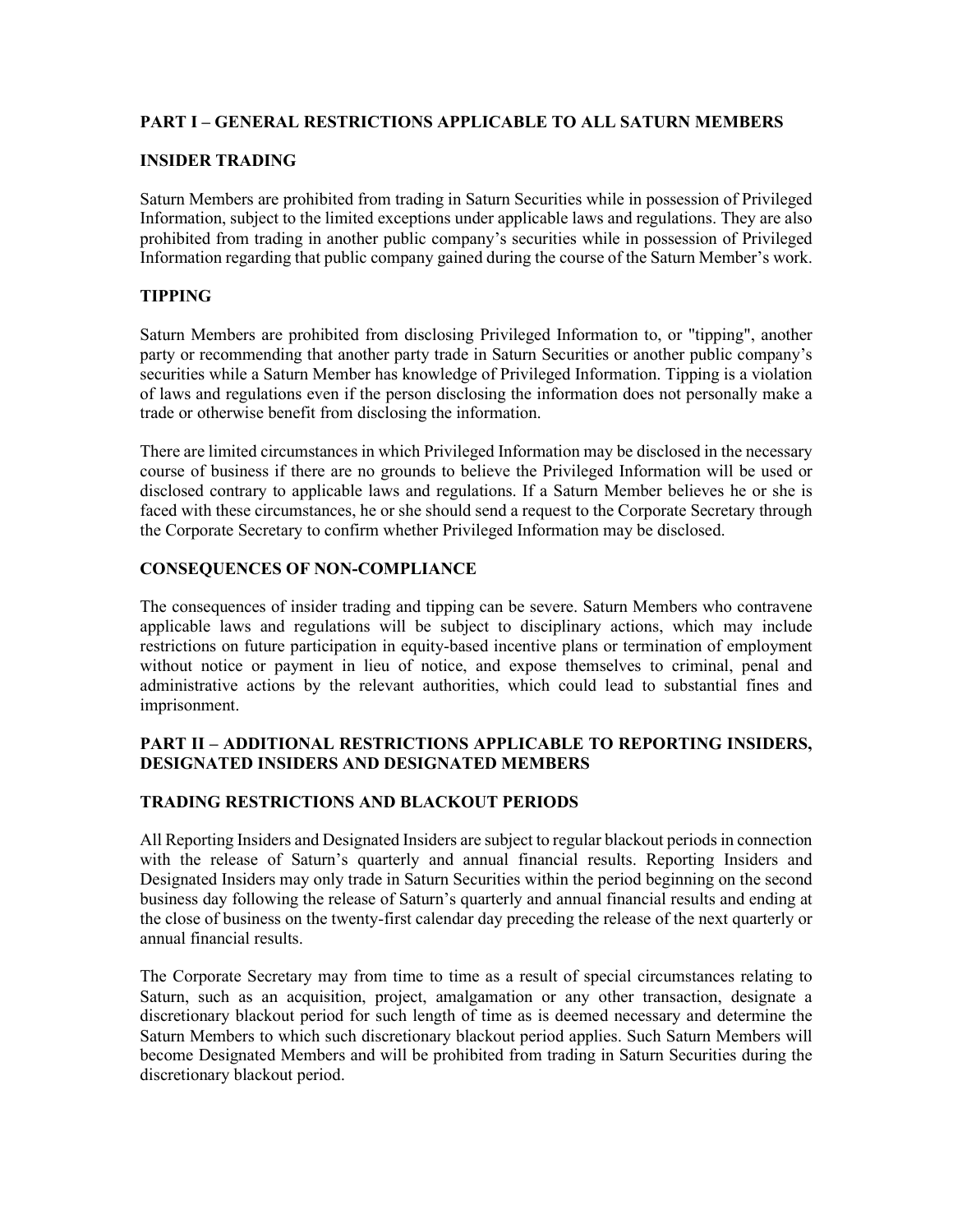Notwithstanding the foregoing: (i) as part of the yearly operational planning and budget approval process, the Board of Directors may, in accordance with applicable laws and regulations grant stock options or other equity awards to Saturn Members during blackout periods; and (ii) automatic purchases in accordance with applicable laws and regulations may be made during blackout periods under any written automatic plan established by Saturn prior to the relevant periods.

Saturn Members who have signed a Confidentiality or Non-Disclosure Agreement and are as such Designated Members may only trade Saturn Securities in accordance with the terms and conditions of such agreements.

Notwithstanding the foregoing formal blackout periods, No Saturn Member shall trade while in possession of Privileged Information, such as during periods when certain Saturn Members prepare financial statements but results have not yet been publicly disclosed, regardless of whether or not a formal Blackout Period has been announced or the foregoing quarterly restrictions are in effect. Notice of such blackouts may or may not be communicated by the issuance of a formal notice.

## **ANTI-HEDGING RESTRICTIONS**

Reporting Insiders and Designated Insiders shall not in respect of Saturn Securities engage in: (i) short sales; (ii) transactions in derivatives in respect of Saturn Securities such as put and call options; or (iii) any other hedging or equity monetization transaction in which the individual's economic interest and risk exposure in Saturn Securities is changed, such as collars or forward sales contracts.

## **PRE-CLEARING TRADES**

All Reporting Insiders, Designated Insiders and Designated Members who wish to trade in Saturn Securities must first submit a request to the Corporate Secretary. A request should specify the type of transaction (e.g., purchase, sale or exercise of stock options and confirmation on the intention to subsequently hold or sell the underlying shares). No trade by such Saturn Members may be carried out without the pre-clearance of the Corporate Secretary.

Saturn Members are reminded that, notwithstanding the pre-clearance of a trade by the Corporate Secretary, the ultimate responsibility for complying with the insider trading restrictions rests with the individual trading in Saturn Securities.

### **FILING INSIDER REPORTS**

Reporting Insiders are required to file insider reports on the SEDI website within five days of each trade or other relevant change in accordance with applicable laws and regulations. The Company may assist in completing and filing insider reports, but the ultimate responsibility for complying with the insider filing requirements rests with the individual trading in Saturn Securities.

# **PART III – DISCLOSURE POLICY**

### **TRADING RESTRICTIONS AND BLACKOUT PERIODS**

The objective of this disclosure policy is to ensure that communications to the investing public about the Company are: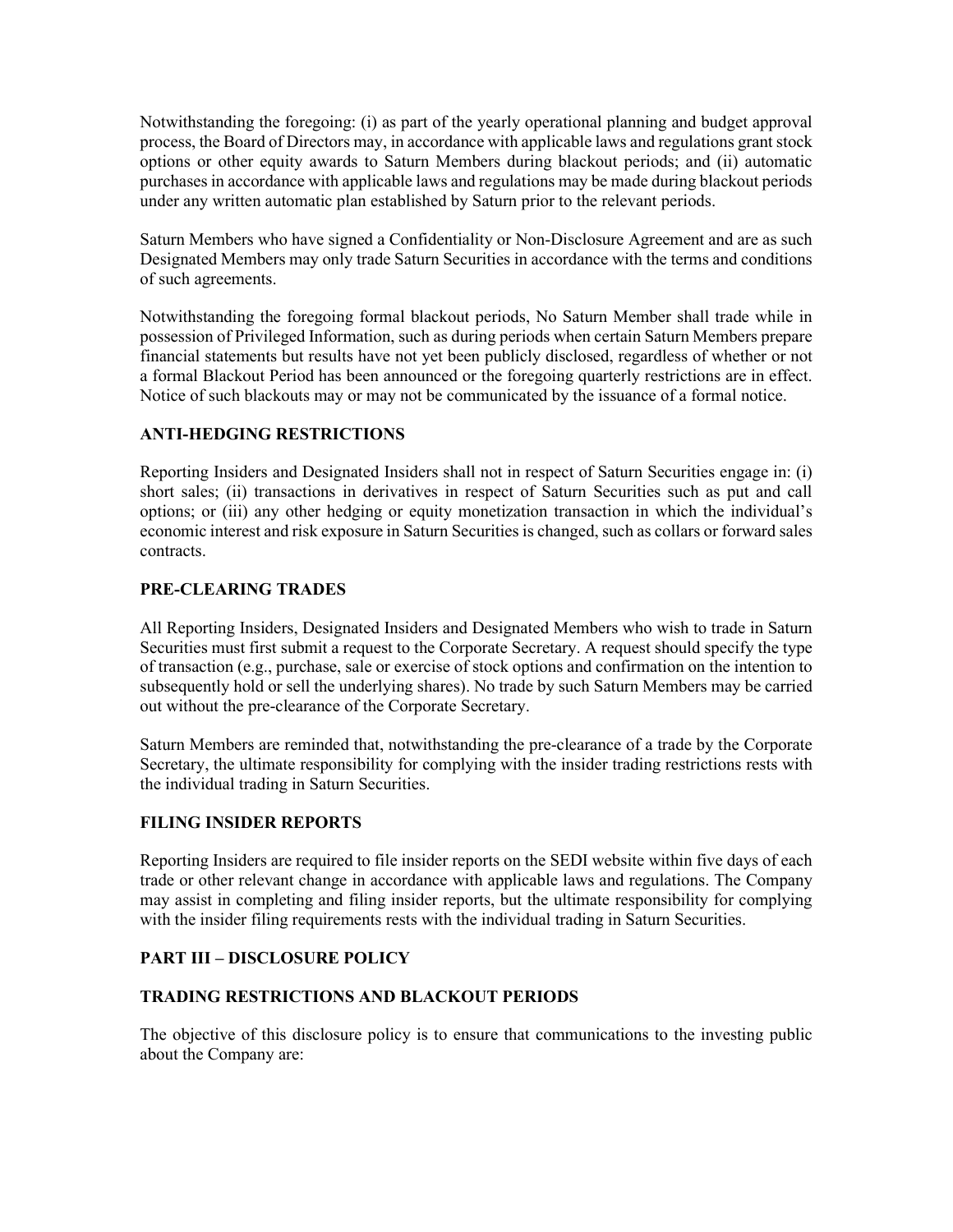- timely, factual and accurate; and
- broadly disseminated in accordance with all applicable legal and regulatory requirements.

As a general proposition, Saturn has an obligation to ensure that all information material to the business and affairs of the Company is disclosed to the public. This policy will assist Saturn in meeting this obligation by establishing policies and procedures designed to satisfy the objectives set out above, and by assigning responsibility for the implementation and enforcement of these policies and procedures.

This is to be followed by all employees of the Company, its subsidiaries, their respective boards of directors and those authorized to speak on its behalf. It covers disclosures in documents filed with the securities regulators and written statements made in the Company's annual and quarterly reports, news releases, letters to shareholders, presentations by senior management and information contained on the Company's web site and other electronic communications. It extends to oral statements made in meetings and telephone conversations with analysts, investors, potential investors, and other third parties, and interviews with the media as well as speeches, press conferences, investor presentations and conference calls.

## **DESIGNATED SPOKESPERSONS**

The Company designates a limited number of spokespersons responsible for communication with the investment community, regulators or the media. The Chief Executive Officer, the Chief Financial Officer and the Vice-President, Investor Relations shall be the official spokespersons for the Company. Individuals holding these offices may, from time to time, designate others within the Company to speak on behalf of the Company as back-ups or to respond to specific inquiries.

Employees who are not authorized spokespersons must not respond under any circumstances to inquiries from the investment community, the media or others, unless specifically asked to do so by an authorized spokesperson. All such inquiries shall be referred to the Chief Financial Officer.

## **PRINCIPLES OF DISCLOSURE OF MATERIAL INFORMATION**

In complying with the requirement to disclose all material information under applicable laws and stock exchange rules, the Company will adhere to the following basic disclosure principles:

- (1) Material information will be immediately disclosed to the public via news release.
- (2) Disclosures must be factual and balanced, and will avoid unnecessary details, exaggerated reports or promotional commentary.
- (3) If the material information is to be released during trading hours on a stock exchange, the Regulation Services Provider at the stock exchange must be contacted prior to the release of the news release, and provided with a copy of the proposed news release, and advised of the proposed method and timing of dissemination. The stock exchange will then determine whether trading in the Company's securities should be halted pending release of the material information.
- (4) If the material information is to be released after the close of the market, the stock exchange must still be contacted before trading opens the following trading day.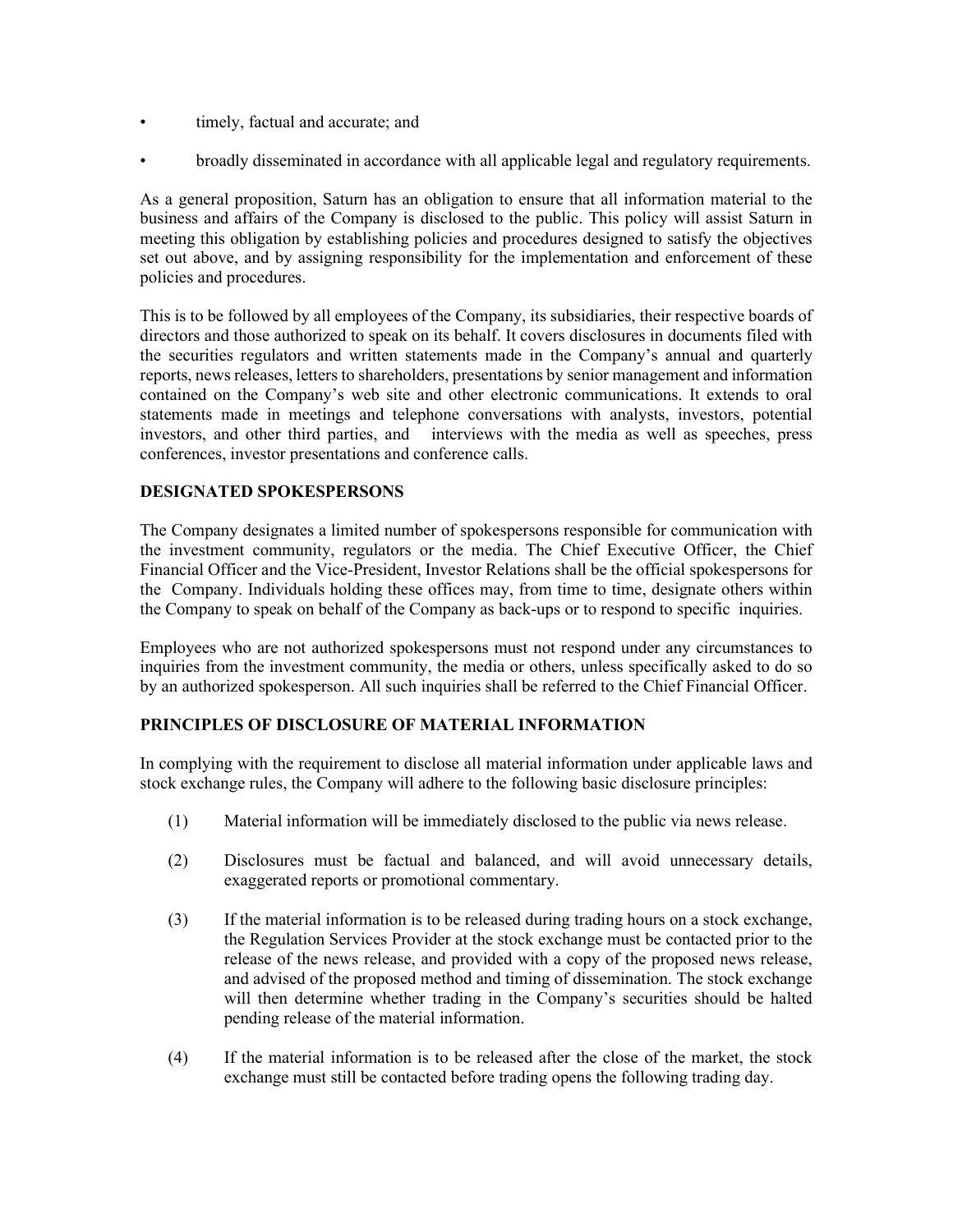- (5) In certain circumstances, the Committee may determine that such disclosure would be unduly detrimental to the Company (for example if release of the information would prejudice negotiations in a corporate transaction), in which case the information will be kept confidential until the Committee determines it is appropriate to publicly disclose.
- (6) Where a material change is being kept confidential, the Company is under a duty to make sure that persons with knowledge of the material change or information have not made use of such information in purchasing or selling the Company's securities. Such information should not be disclosed to any person or Company, except in the necessary course of business.
- (7) Disclosure must include any information the omission of which would make the rest of the disclosure misleading (half-truths are misleading).
- (8) Unfavourable material information must be disclosed as promptly and completely as favourable information.
- (9) The Company's press release should contain enough detail to enable the media and investors to understand the substance and importance of the change it is disclosing.
- (10) Disclosure on the Company's web site alone does not constitute adequate disclosure of material information.
- (11) Disclosure must be corrected immediately if the Company subsequently learns that earlier disclosure by the Company contained a material error at the time it was given.

### **MATERIAL CHANGE REPORTS**

Securities laws in Canada require a Company to file a material change report with the appropriate securities commissions as soon as possible and in any event within 10 days of the date on which the material change occurred.

Where the decision has been made by the Board to keep a material change confidential, the Company will file a confidential material change report to be filed within 10 days of the material change with the appropriate securities commissions. When the Company files a confidential material change report, it must advise the securities regulators in writing that the report should remain confidential within 10 days of the filing of the initial report and every 10 days thereafter until the material change is publicly disclosed.

If the making of a document or contract constitutes a material change then the Company must file a copy of the document or contract with the securities regulators not later than the time it files the material change report related thereto. If an executive officer of the Company has reasonable grounds to believe that disclosure of certain portions of the document or contract would be seriously prejudicial to the interests of the Company or violate confidentiality provisions, the Company may file the document or contract with those certain provisions omitted or marked so as to be unreadable.